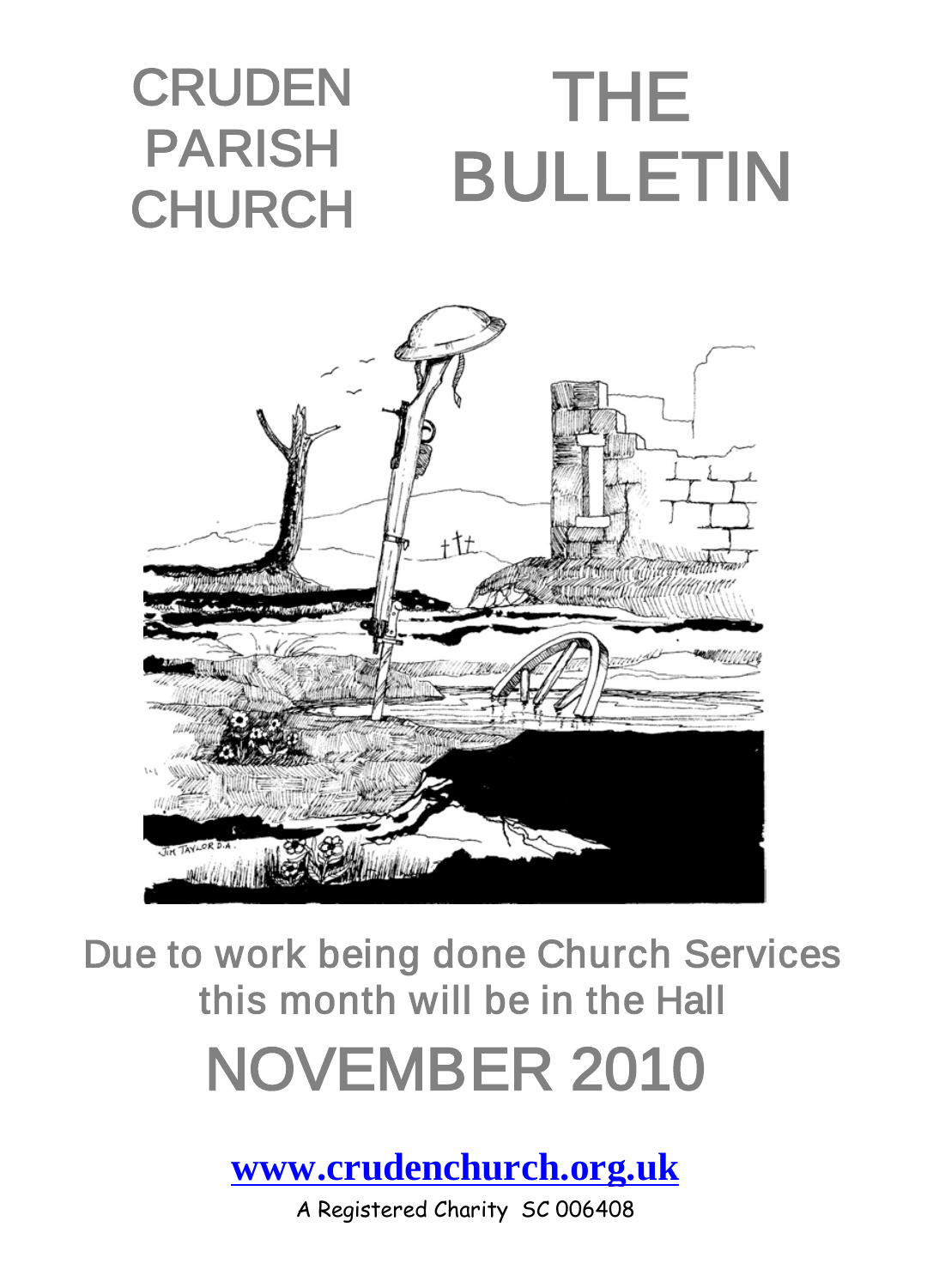# **DIARY DATES**

# **NOVEMBER 2010**

## EACH WEEK

*Sundays* 10.00 am Children's Sunday Club in the Old Church & Stables

| Wednesday 3rd : |                      | Time for Chat and Coffee<br><b>Choir Practice</b>                                                 | $10:30$ am<br>7.30 pm | Hall<br>Hall                    |
|-----------------|----------------------|---------------------------------------------------------------------------------------------------|-----------------------|---------------------------------|
| Sunday 7th      | $\ddot{\cdot}$       | MORNING SERVICE 10.00 am                                                                          |                       | <b>HALL</b>                     |
| Monday 8th      | $\ddot{\cdot}$       | Watch and Talk Group                                                                              |                       | 7.30 pm Main Street, Cruden Bay |
| Sunday 14th     | $\ddot{\cdot}$       | REMEMBRANCE SERVICE 10.30 am HALL<br>Service conducted by the Rev Fred Coutts                     |                       |                                 |
| Wednesday 17th: |                      | <b>Choir Practice</b>                                                                             | $7.30 \text{ pm}$     | Hall                            |
| Friday 19th     | $\ddot{\phantom{0}}$ | Church Quiz<br>Proceeds going towards the 2010/11 Property Project                                | 7.30 pm               | <b>HALL</b>                     |
| Sunday 21st     | $\ddot{\cdot}$       | MORNING SERVICE 10.00 am<br>Service conducted by the Guild                                        |                       | <b>HALL</b>                     |
| Sunday 28th     | $\ddot{\cdot}$       | MORNING SERVICE<br><b>Sacrament of Holy Communion</b><br>Service conducted by the Rev Fred Coutts | $10.00 \text{ am}$    | <b>HALL</b>                     |
| Monday 29th     | $\ddot{\phantom{a}}$ | Cruden Guild<br>Rev Donald Martin – Visit to Malawi                                               | 7.30 pm               | Hall                            |

### **FORTHCOMING DATES IN DECEMBER**

| Wednesday 1st | Time for Chat and Coffee | $10:30 \text{ am}$ | Hall |
|---------------|--------------------------|--------------------|------|
| Saturday 11th | Senior Citizens' Party   | $2.00 \text{ pm}$  | Hall |

### PLEASE NOTE

**As we enter the month of November, contractors will still be in the church dealing with the wet rot problem. At this stage we are not planning to be back in the church until the first Sunday in December. In particular the uniformed organisations will be advised that there will be no room for them at our Remembrance Sunday Service this year but it is hoped that some of their young people will be present to carry the poppy wreaths as usual.**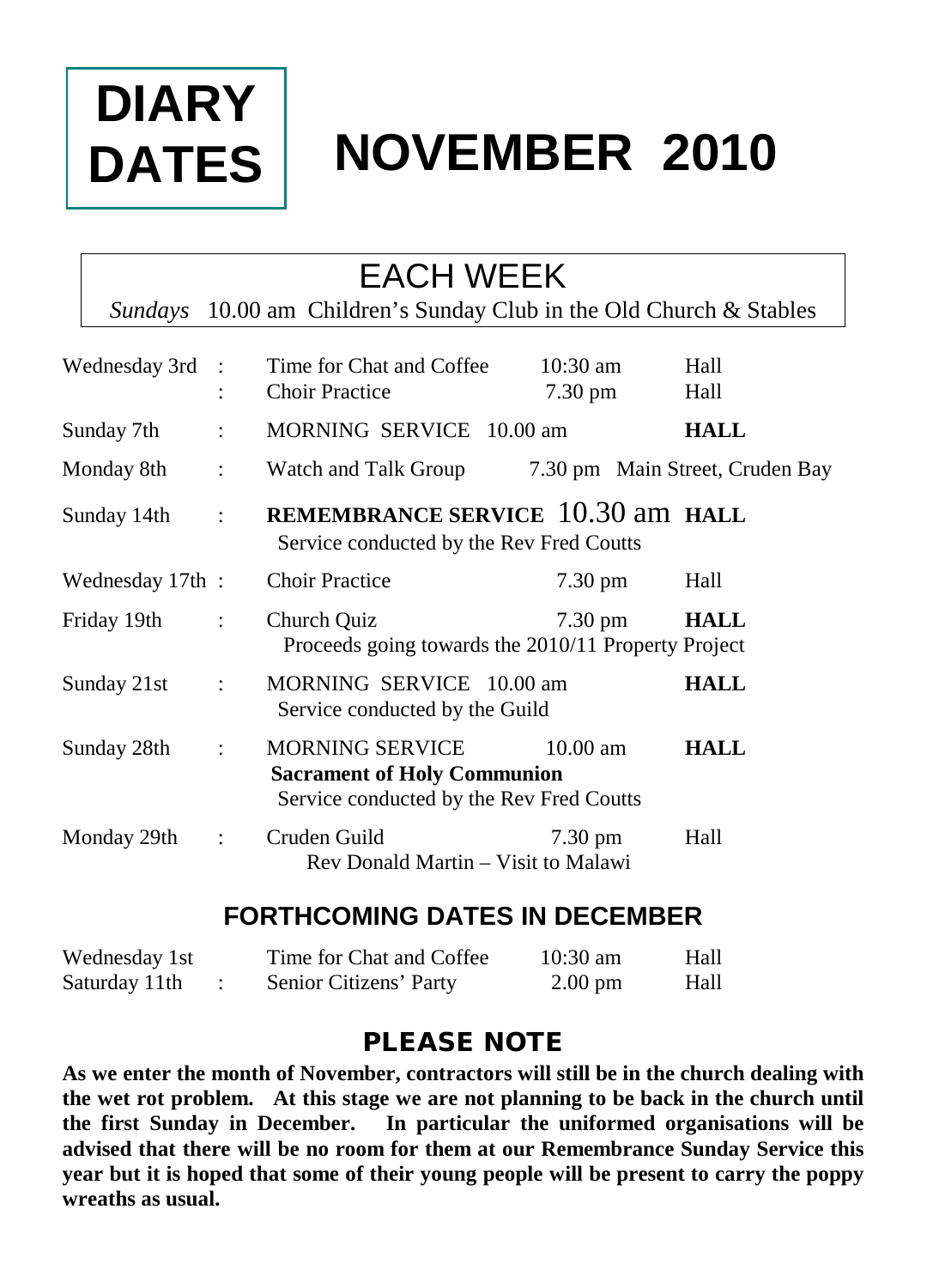# FROM THE MINISTER 25 October 2010

Dear Friends

You will not be surprised to find that I feel the need to return to a topic in my letter in last month's issue, namely our 2010/11 Property Project to deal with the wet rot in the east wall of Cruden Parish Church and begin the restoration of the windows.

This work is vitally important for it is essential that the building be kept in good condition. Such work, however, is costly and presents us with a challenge. It was because there were insufficient funds to maintain two buildings that the sad step was taken to close Cruden West Church. We must not let the Old Church deteriorate for if problems are not dealt with right away they simply finish up costing more.

We are confident of getting financial help from the Church of Scotland General Trustees but no grant giving body give away money to those who sit back and do nothing themselves.

### **The congregation must make the effort to raise some funds for this project. We have no choice.**

The church is of value to the whole community who make use of it for weddings and funerals. So we intend to invite the whole of the parish to contribute to our project fund. This means, along with your neighbours, you will receive through your letterbox an invitation to contribute to the fund. It is vitally important that you respond as well as you are able for we are seeking to raise several thousand pounds.

### **The Kirk Session has led the way for, at the meeting when the Elders agreed to appeal publicly for funds, they themselves donated £2,640 to launch the Appeal.**

I would expect to let your know in the January Bulletin how successful this Appeal has been. It is my hope and prayer that the people of the parish would want to have a church that is well maintained and looked after.

Your friend and minister

Rodges Neilson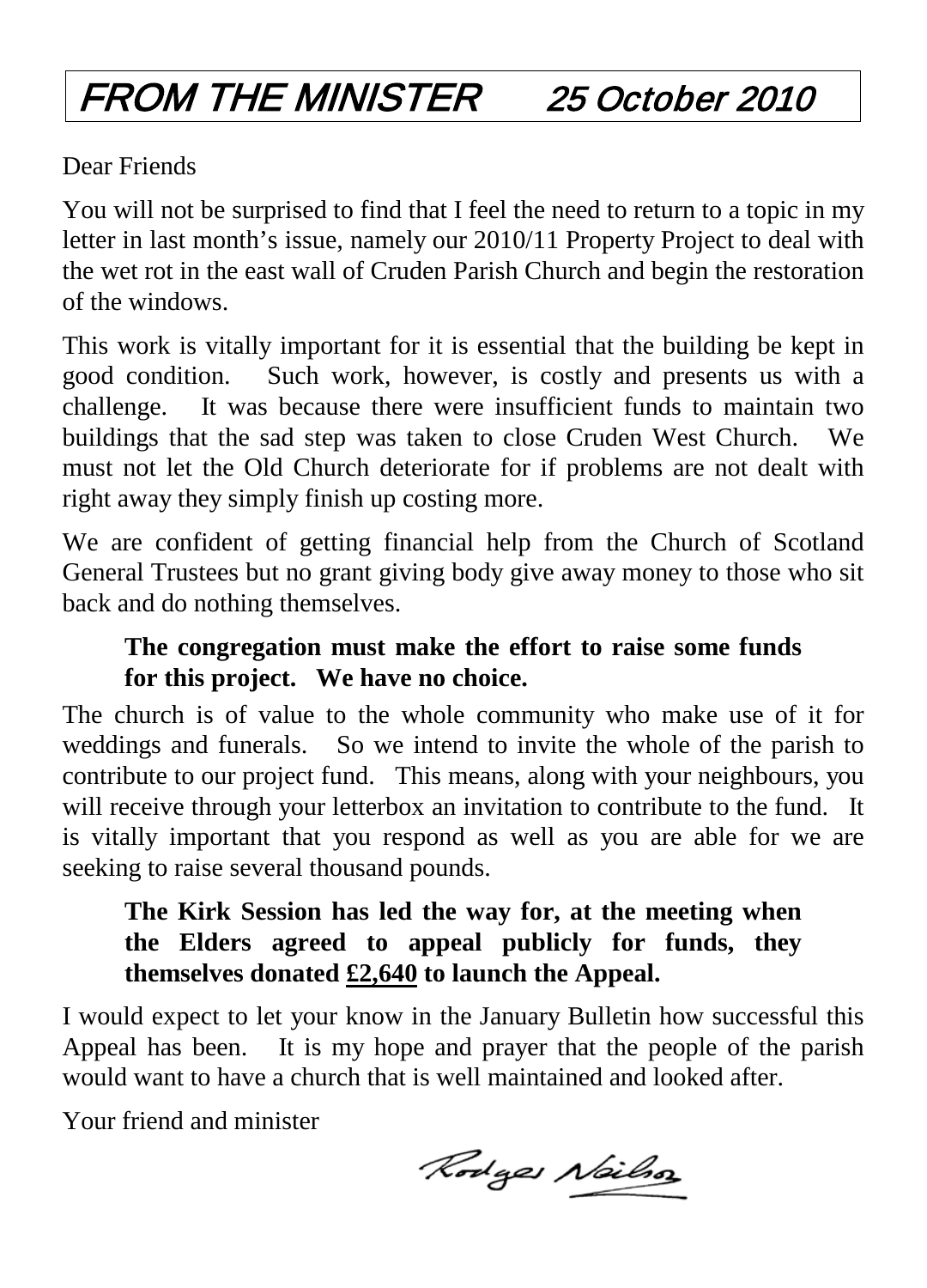# PARISH REGISTER

\*denotes member

### **DEATH**

\*Mr Norman Cardno, Norlyn, Manse Place, Hatton.

### **WEDDINGS**

### **25 September**

Gary Buchan & Fiona Skinner 26 Knockothie Road, Ellon.

### **9 October**

Benjamin Macdonald & Sharon Cook 91 Fairview Crescent, Aberdeen.

### **15 October**

Gary Park & Lynn Milne,

57 Portsoy Crescent, Ellon.

# HOLY 28 November



**Duty Elders** Mary Bratton, Betty Forrester, Peter Slamaker, Betty May, Kathleen Craig, Adrian Smith, Robert Petticrew, Judith Taylor, Muriel Cantlay, Robert Esson.

# 2011 FLOWER CALENDAR



Calendar for the Old Church will now be found on the notice board at the Church and members are invited to add their name beside any date on which they would wish to place flowers on the communion table. The gift of such flowers is always greatly appreciated. In particular, it is hoped that the early months of next year will soon be filled up.

THE NEXT ISSUE OF THE BULLETIN WILL COME OUT ON **28 NOVEMBER**. Copy for inclusion to be handed in to the Manse as soon as possible.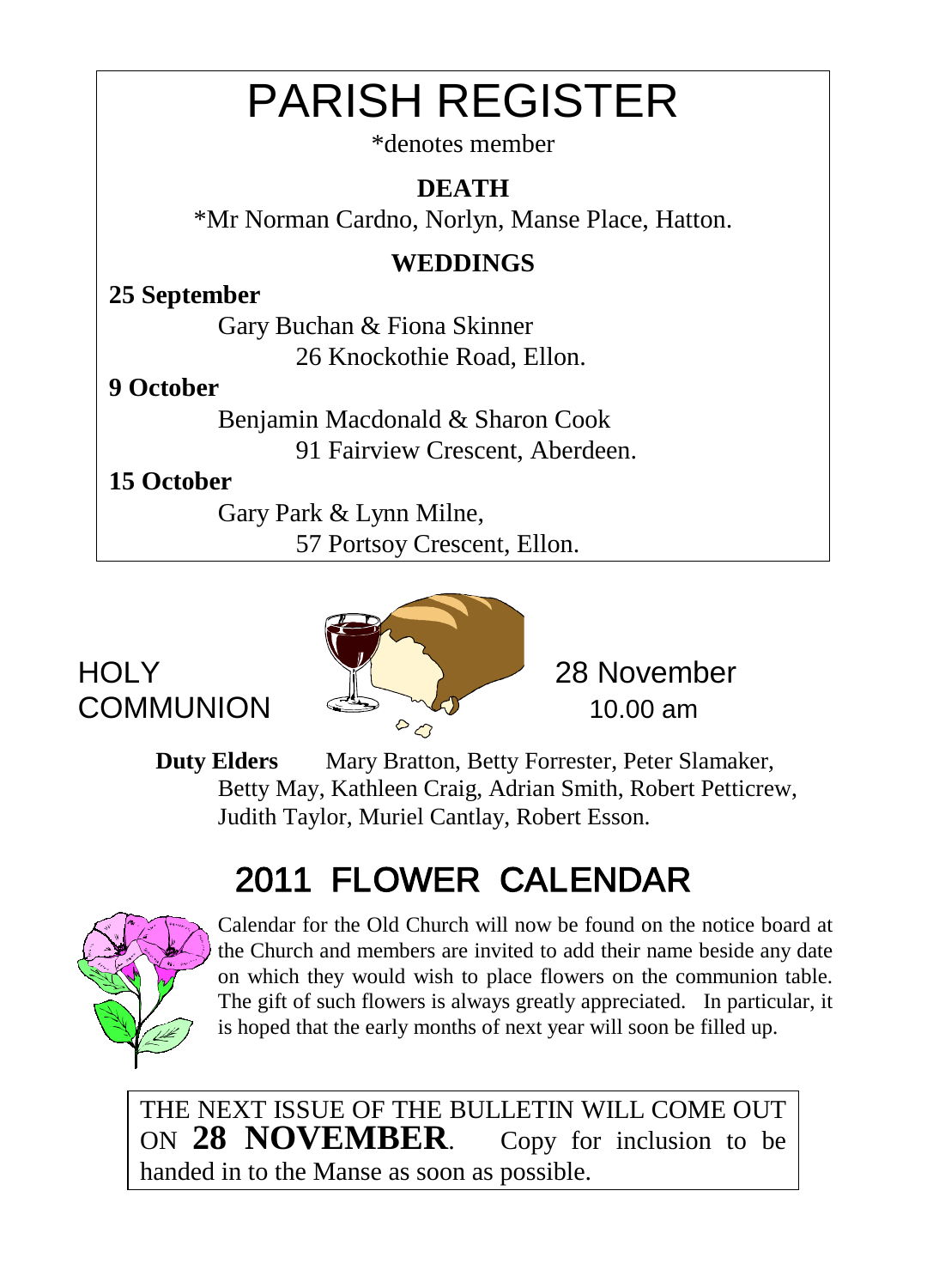## **SUNDAY MORNING DUTIES 10 am**

| Date     | Door                         | <b>Flowers</b>         | <b>Teas</b>                                |
|----------|------------------------------|------------------------|--------------------------------------------|
| 7 Nov    | Kate Clark                   | <b>Betty Forrester</b> | <b>NO TEAS</b>                             |
| $14$ Nov | <b>Beatrice Fawkes</b>       | Mary Bratton           | <b>NO TEAS</b>                             |
| $21$ Nov | <b>Wallace Donaldson</b>     | Mary McNaughtan        | <b>NO TEAS</b>                             |
| $28$ Nov | John Lamb                    | Marilyn Samways        | <b>NO TEAS</b>                             |
| 5 Dec    | John Lamb<br>Sandy Smith     | Rosemary Reid          | <b>Betty Morris</b><br>Dorothy Cruickshank |
| 12 Dec   | Mary Bratton<br>Jack Young   | <b>Betty Forrester</b> | Rosemary Reid<br>Doreen Buchan             |
| 19 Dec   | Mary Bratton<br>Jack Young   | <b>Beatrice Fawkes</b> | <b>CHRISTMAS BRUNCH</b>                    |
| $26$ Dec | Adrian Smith<br>Robert Esson | Robert Esson           | <b>Alison Neilson</b><br>Lewis McKechnie   |

| Date     | <b>Children</b>                                                                   | Date   | <b>Children</b>                                                                     | Date   | <b>Children</b>                                                                    |
|----------|-----------------------------------------------------------------------------------|--------|-------------------------------------------------------------------------------------|--------|------------------------------------------------------------------------------------|
| 7 Nov    | Karla Buswell<br>Brenda Cadger<br>S or C Skinner<br>Helen Smith<br>Charlotte Lamb | 14 Nov | Katherine Hyman<br>Maureen Reid<br>S or C Skinner<br>Joyce Fowlie<br>Charlotte Lamb | 21 Nov | Karla Buswell<br>Brenda Cadger<br>S or C Skinner<br>Mary Bratton<br>Charlotte Lamb |
| $28$ Nov | Karla Buswell<br>Brenda Cadger<br>S or C Skinner<br>Helen Smith<br>Charlotte Lamb | 5 Dec  | Katherine Hyman<br>Maureen Reid<br>S or C Skinner<br>Joyce Fowlie<br>Charlotte Lamb | 12 Dec | Karla Buswell<br>Brenda Cadger<br>S or C Skinner<br>Mary Bratton<br>Charlotte Lamb |

The Minister was visiting one of her oldest church members and ventured to say, "At your age you should be thinking about the hereafter." Back came the reply, "Oh I do, I do. No matter where I am, in the lounge, upstairs, in the kitchen or in the basement – I ask myself, 'now what am I here after?'"!!!

\*\*\*\*\*\*\*\*\*\*\*\*\*\*\*\*\*\*\*\*\*\*\*\*\*\*\*\*\*\*\*\*\*\*

It was a 102 year old lady who, when asked if she had any worries, replied: "Not since I got my eldest son into an old people's home."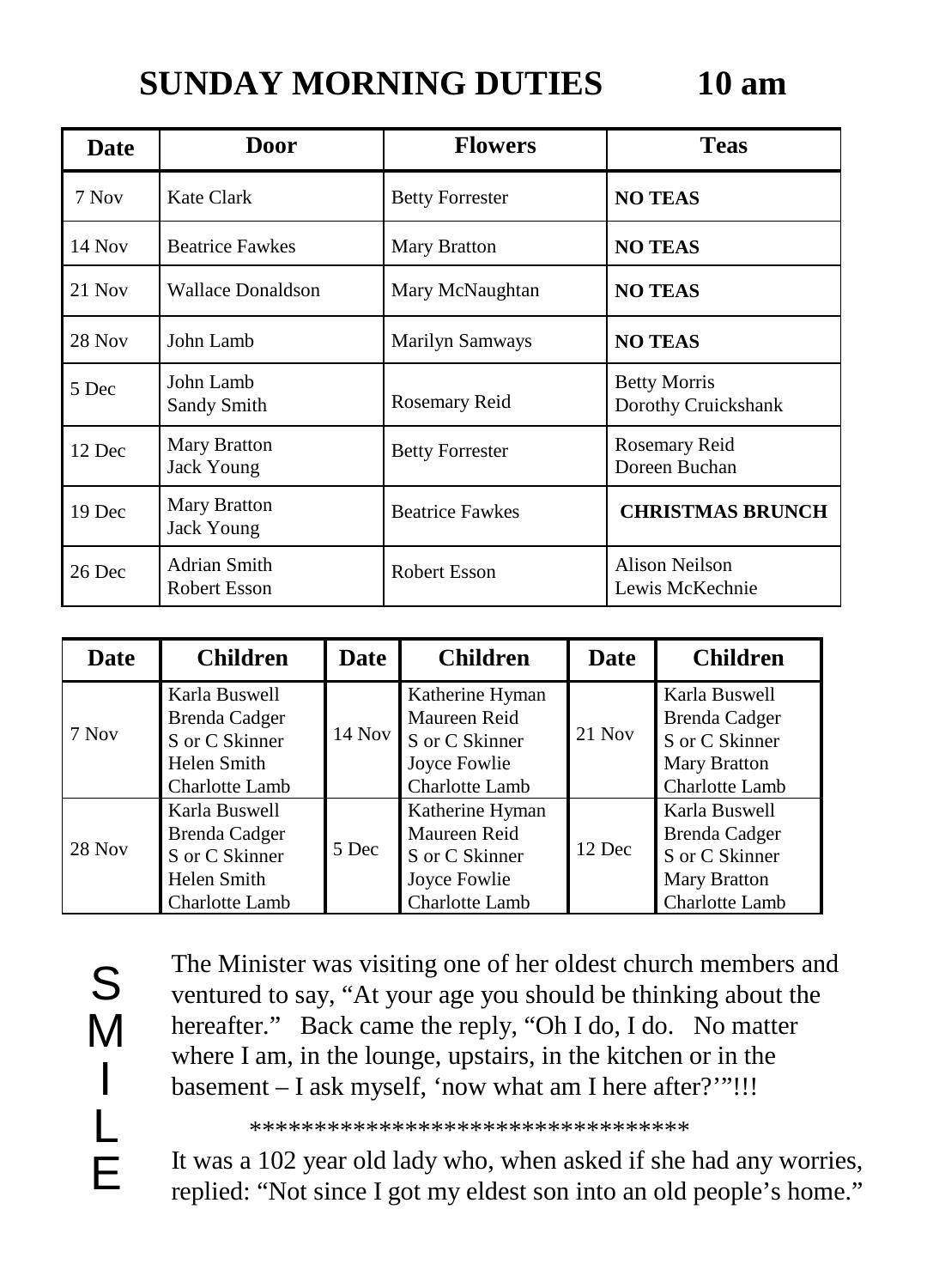### **PLEASE NOTE**

The Diary Dates and Communion Duty list found elsewhere in this issue was printed earlier in October and subsequently too early for the following information about a concert and communion duty.

**The Ythan Singers** have offered to provide a concert in aid of our Project Appeal. This will take place in the church on the afternoon of **Sunday** 

**5 December**. It was good of the Ythan Singers to consider our situation on this way and I would expect the concert to be even better attended by the congregation as a way of saying thank you.

The Kirk Session has decided that in the event of the **November Communion Service** being held in the hall, then all the elders listed on the inside back cover of this Bulletin will not be required. Wilma Moir, responsible for Communion arrangements, will inform those who will be asked to help.

# WATCH AND TALK GROUP 11 OCTOBER

#### **The History of the Bible - The story of Abraham**

This DVD proved to be both interesting and enlightening. Abraham is not only looked upon as the Father of the Jews but also of Christians and the Muslims. He is thought to have been born in Ur of the Chaldees in the country of Iraq. God directed him to leave Iraq, so he travelled with his wife and servants for many years finally settling in the land of Canaan. Through a covenant with God, he believed this land was given to him and all his descendants and to this day the Jews believe this to be the case. The Muslims also lay claim to this land reputed to have been promised to them by Abraham through their prophet Muhammad.

In spite of Abraham's legacy - not because of it - rivalry has existed between Muslims and Jews for centuries. Muslims trace their ancestry back to Ishmael, Abraham's son by his wife's servant, Hagar. The Jews trace their ancestry back to Isaac, Abraham's son by his wife, Sarah.

Did God really want the world to be so divided through his chosen son, Abraham, or is there now a political state unbelievably far removed from what he must have hoped for? To learn more about the life of Abraham and his obedience to God, a more detailed story can be found in Genesis chapters 12 to 25.

Our next meeting is on Monday 8 November at 7.30 pm at the home of Mrs Marilyn Samways, 3 Main Street, Cruden Bay. As always all old and new members will be made most welcome.

*Jenny McGarrol*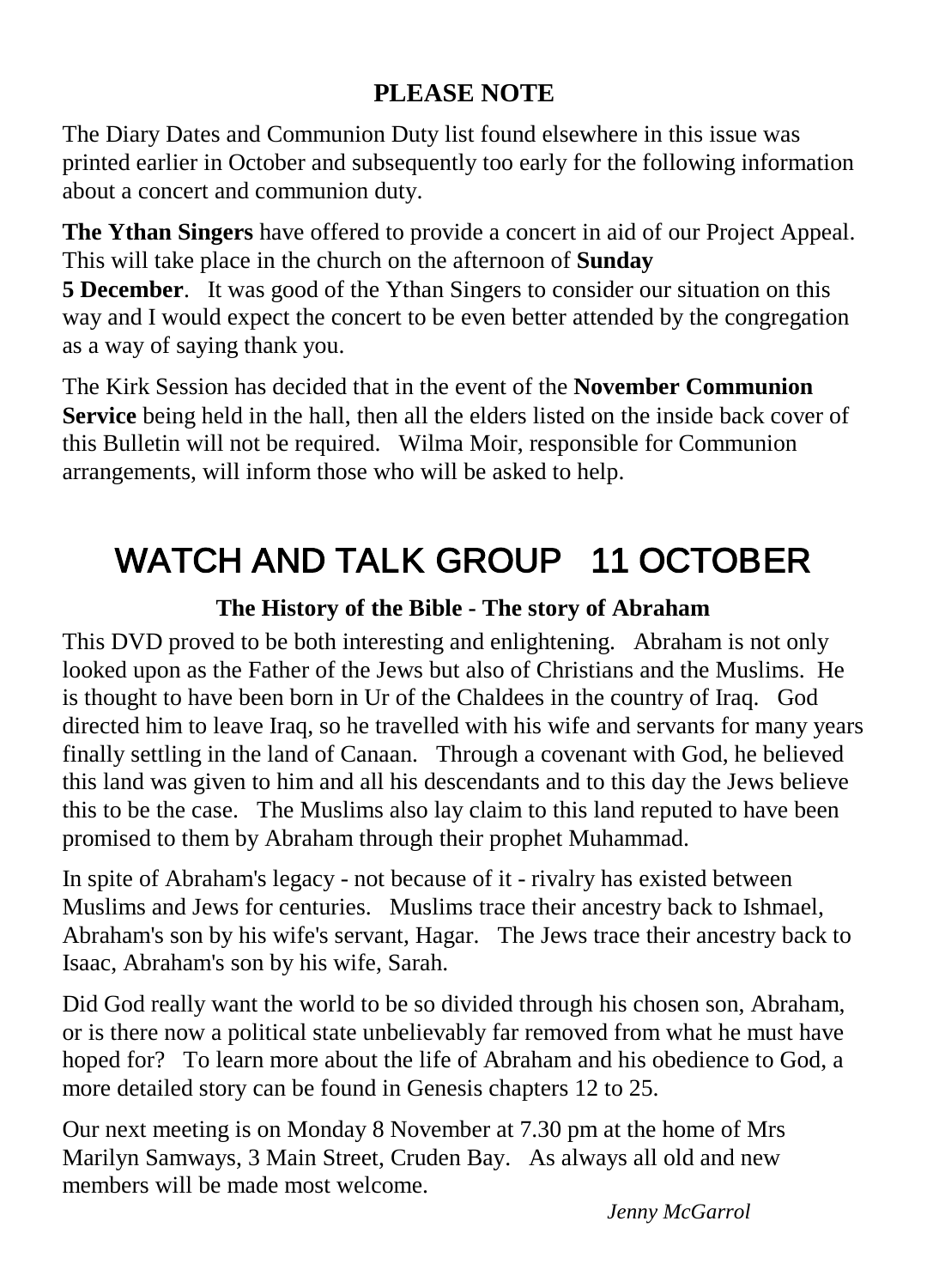# CRUDEN CHURCH GUILD

On Monday 27 September, it was good to see the meeting so well attended. Rosemary Pittendrigh welcomed members to the first Guild meeting of the new session. She announced that the current Guild Theme "What does the Lord require of us", focuses this session on "Called to Love Mercy". This incidentally is the topic next month.

After the reading and the prayer, Rosemary introduced the speaker for the evening. Mr Will Whyte, from Fraserburgh gave a most interesting presentation and talk. He spoke of his charity work helping survivors of the Far East tsunami and of boat building in Sumatra and Java. He did the whole presentation in his 'mither tongue', which was wonderful, for some of the members!!!! Beatrice Fawkes expressed our appreciation by giving the vote of thanks.

After tea, Rosemary announced the projects for this year. International Justice Mission - Terrify no More. Cambodia . And the Ministries Council - A place for Hope (UK).

After the closing hymn, Rosemary wished everyone a safe journey home, and reminded us that next month's speaker will be Gwen Noble. All are welcome to attend.

*Lorraine Neilson* 

## SOCIAL EVENTS

**Quiz** A quiz is to take place on Friday 19 November 2010 in the Old Church Hall at 7.30 pm. Teams of 4 are invited to take part. Charge per team is £10 (inc refreshments). For further details and if you wish to enter please contact Beatrice Fawkes, telephone 841814.

**Attention Senior Citizens!** A Christmas Party is being arranged for you on Saturday 11 December at 2 pm in the Old Church Hall. Please put the date in your diary.

*Beatrice Fawkes*

## **NOVEMBER HYMN BOOK Mission Praise**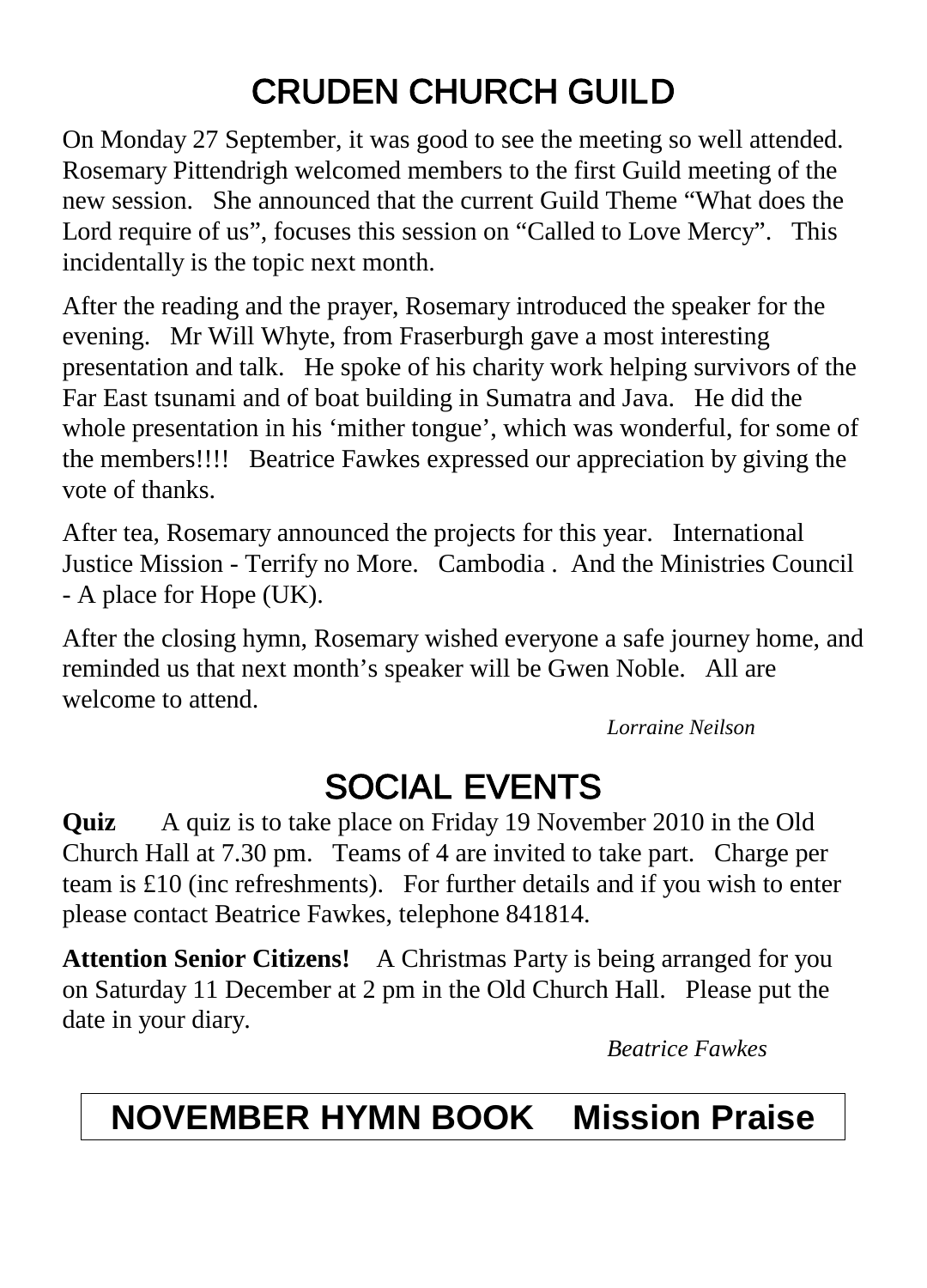### **Last year's start time for the Remembrance Sunday service of 10.30 am will be continued this year.**



#### **NOVEMBER ISSUE OF THE MAGAZINE OF THE CHURCH OF SCOTLAND**

Remembrance: For Those in Peril on the Sea A new memorial to the Merchant Navy. The work of the Fishermen's Mission 'Churchill's Pirates'. The Rev Scott Brown, new Chaplain of the Fleet Remembrance reflection and prayer by the Moderator

**Prisoners Week** A Glasgow project supporting released prisoners Staging The Life of Jesus in an American maximum security prison.

**A Travelling Faith** Jackie Macadam meets Jessie Smith, whose roots lie in the Scottish Travelling community.

**'Called to Love Mercy'** Lynne McNeil reports from the annual meeting of The Guild.

**Changing Lives** Delegates and guests of this year's National Youth Assembly share their experiences.

**A Salty Christian** The Very Rev Dr James Simpson writes about Louise Whitfield, wife of the philanthropist Andrew Carnegie.

**Plus** all the regular columnists, news, letters, reviews and crosswords – all for just £1.60.

**Online** Follow Life and Work at www.facebook.com/lifeandwork and twitter.com/cofslifeandwork

*If you would like to read Life & Work, the magazine of the Church of Scotland, contact Isobel Young on 812360*

**Please note that Life & Work is to cost more next year and those who subscribe are asked to return to the Treasurer as soon as convenient £17.50 for payment of next year's subscription**

*Please note that the Minister will be on holiday from 11 November to 3 December. Anyone requiring the services of a minister during that period should contact the Rev Allan Fawkes (01779 841814) who will make suitable arrangements.*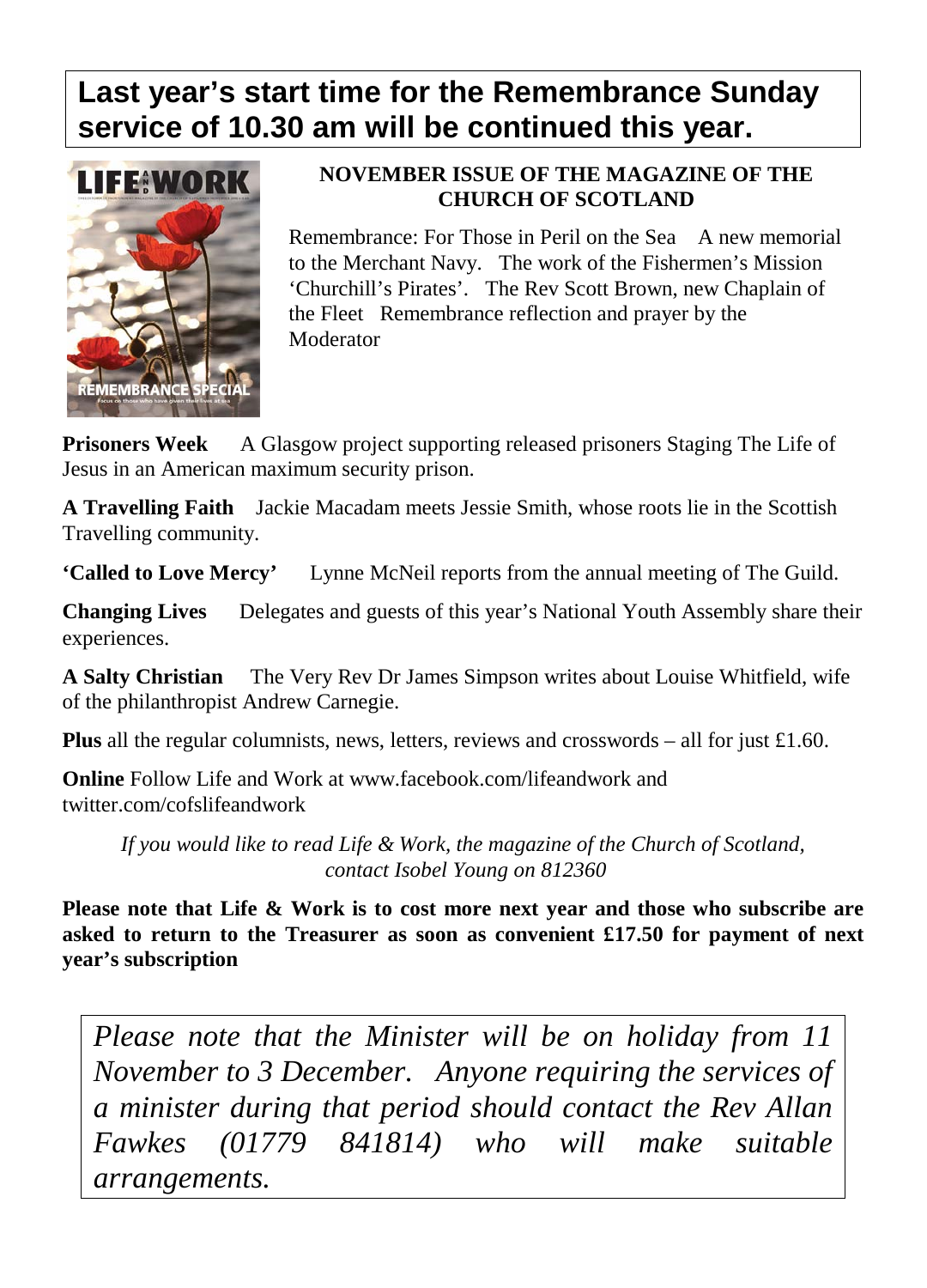### OCTOBER CHURCH WALK Sunday 17 October - Port Elphinstone

Our group of 7 set off from Davidson Park along the South bank of the River Don, passing under the A96 bridge spanning the river and heading along the Old Kemnay Road, initially a broad tree lined drive and thereafter a rather narrow muddy path. We were nevertheless rewarded with splendid views of the rolling countryside, the winding river, and the mass of Bennachie.

A short section of farm track took us across the B993 to a small forest area which proved to be a bit of an obstacle (or assault) course. We scrambled over a steel 7-barred gate, several moss covered dry stone dykes and barbed wire fences before emerging unscathed at Crichie farm just above **Thainstone** 

Our next objective after recrossing the A96 was a small Pictish stone circle in a field on the outskirts of Port Elphinstone and from there we descended gently to river level where we continued along a restored path by the canal to its north most end. An informative monument described how the canal, opened in 1805 and using horse drawn vessels, provided the Garioch with access to national and world markets for its local Kemnay granite, Foundland slate and agricultural products.

We rounded off our 4 mile walk with coffee at the nearby garden centre. This concludes our programme this year and we look forward to resuming again next spring.

 *Margaret Wisely*

# THE EARL HAIG FUND SCOTLAND

This Fund was founded by Field Marshal Earl Haig, Commander-in-Chief of the British Army, with the aim of giving practical help in time of need to all who served in the Armed Forces and their dependants. The first Poppy Appeal took place in 1921 and, shortly afterwards, the Earl Haig Fund Scotland adopted the poppy emblem and Lady Haig established the Poppy Factory in Edinburgh. The Fund is a registered charity and the principal means of raising money is through the Scottish Poppy Appeal which takes place every November in the week leading up to Remembrance Sunday.

*On Remembrance Sunday, opportunity will be given to the congregation to donate to the Earl Haig Fund.*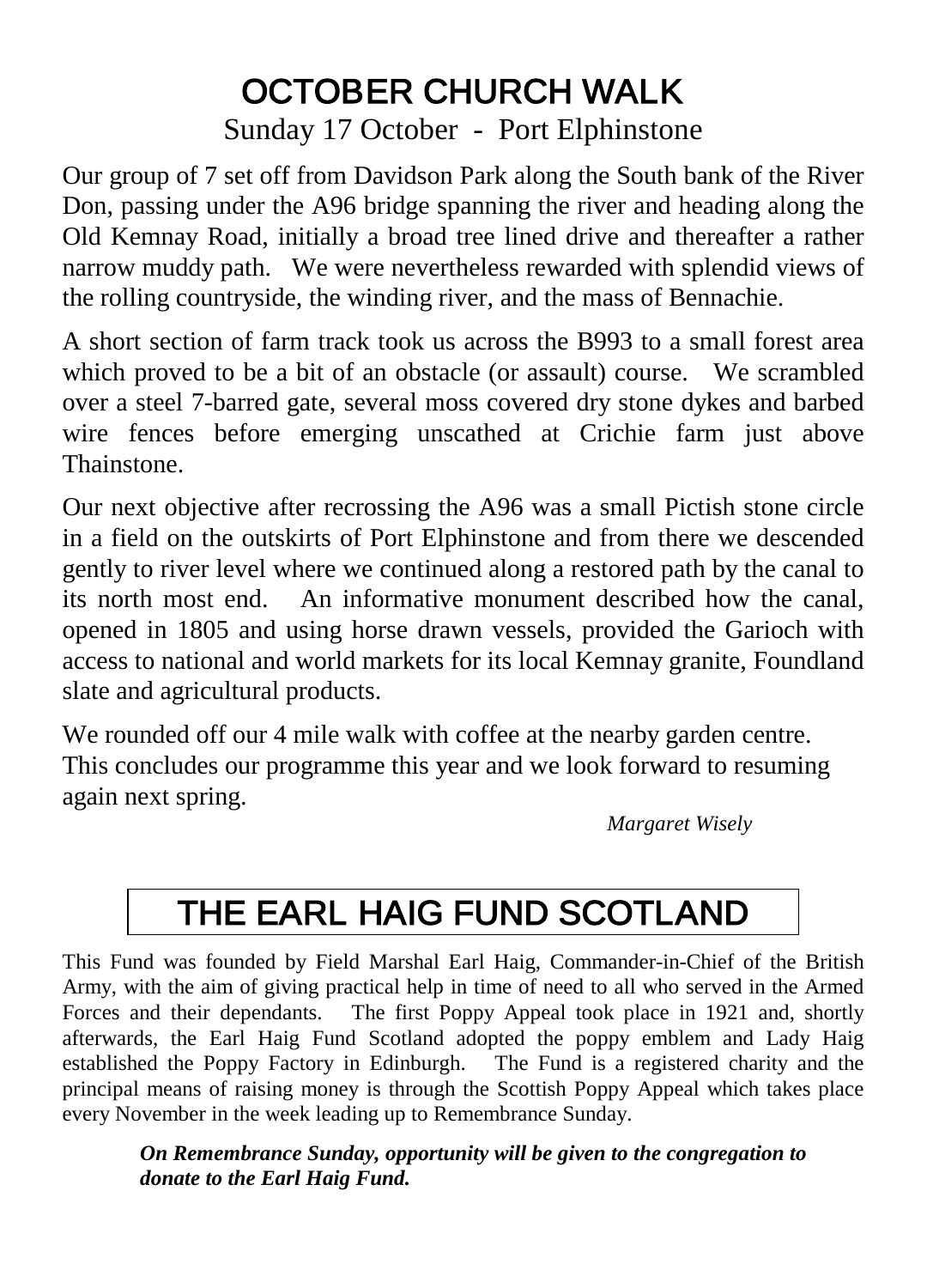STUDY

## GLEANINGS



Turn pebbles of Christian truth into jewels of Christian experience."

*The Old Testament picture of the New Testament truth of John 15:5 is found in Jeremiah 17:7,8*

The OT tree, with its taproot drawing nourishment from the river, is a picture of a Christian, the taproot of whose soul is in contact with Jesus Christ, and who is therefore sharing His life and bearing His fruit.

*Nearly 10,000 thoughts pass in and out of our minds daily.*

A young boy who recently moved into a new neighbourhood made friends with a boy whose grandmother lived with him. It seemed to the newcomer that every time he saw the elderly woman she was reading her bible. So he asked his new friend, "Why is she always reading the Bible?" The grandson replied, "I don't know. Maybe she is swotting for her finals."

*Have you ever used the expression "go to sleep"? Where do you go?*

You may have heard the old story about the person who wanted guidance from the bible and his practice was to open it at random.

1. And Judas hanged himself. 2. Go thou and do likewise. 3. What thou doest, do quickly.

*If you were to die in the middle of praying and were to suddenly find yourself before God, would you finish the sentence?*

Communion is an alternating impact of two personalities communicating and integrating their lives into that of the other person. It is fellowship at the highest level. It produces a mutually pleasant result. It is a two-way communication where we listen intently and then share intently. Communion (with God) is engaging our hearts with the heart of God.

*In every public building there are lighting signs indicating exits by which a person may leave the building. Generally, these are alternate ways to the one by which he entered the building. He is never totally surrounded by closed doors. It is the same in our Christian lives; no matter how much we feel we are surrounded by temptations, God has placed exits there.*